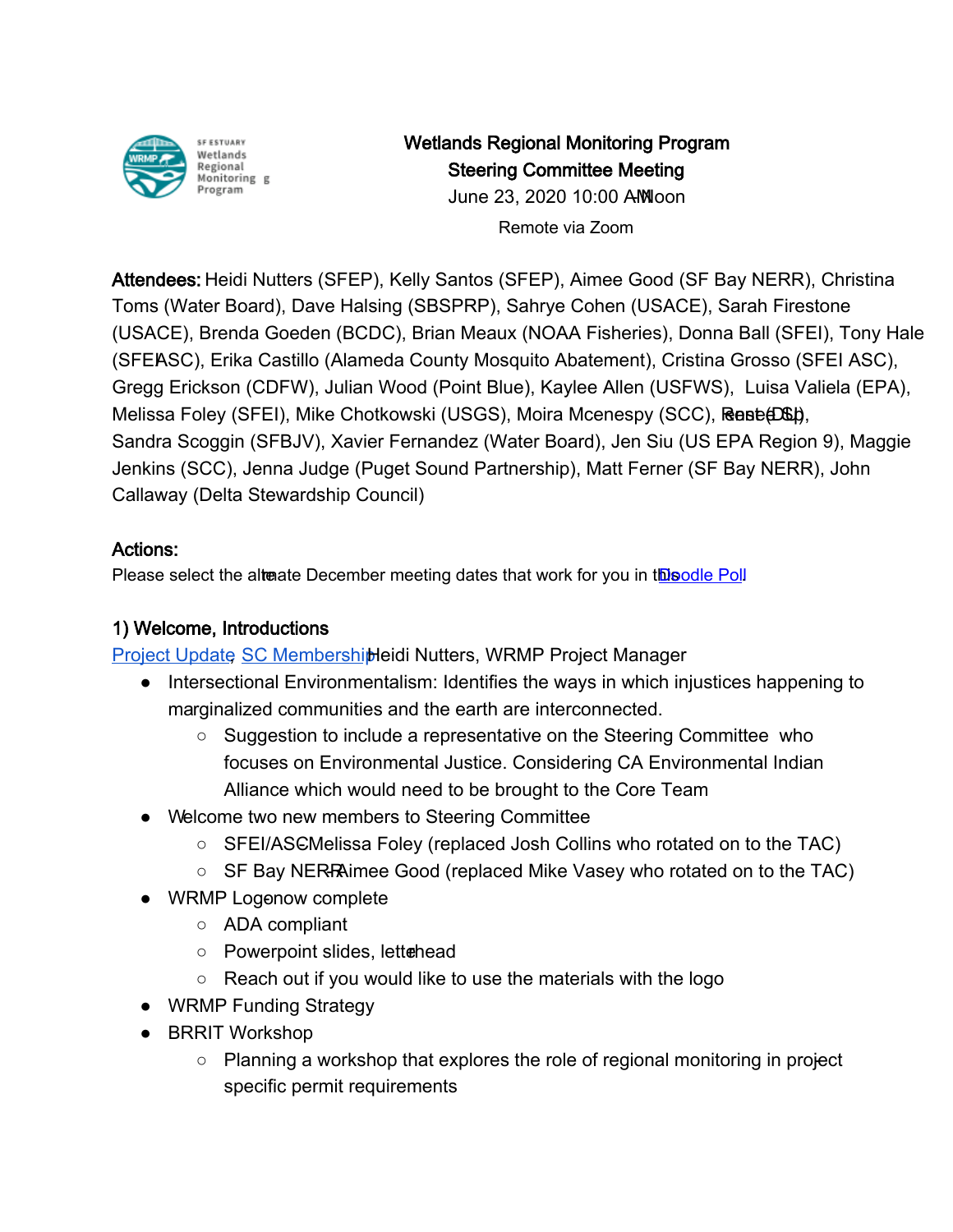## 2) [Data Management Update](https://docs.google.com/presentation/d/1K6fgwMJNSHPnliU5oqKbvBiJ4nIceKukS65Ya8QDo6Y/edit?usp=sharing)

Tony Hale and Cristina Grosso, Aquatic Science Center

Presentation on the latest update on the data management tasks, followed by brief discussion

Desired outcome: Inform Steering Committee

- Workplan timeline
	- Due dates have been shifted to account for the date of the first TAC meeting
- Fit-gap analysis
	- Describe each indicator's data requirements
		- Focus on management question #1 and indicators  $1,2,3,4,7$
	- Identify and describe currently available data sources
		- Proposed data source criteria/considerations
		- See slides for the criteria
	- Process for TAC engagement
		- Review proposed data source criteria/considerations
		- Determine min standards to meet indicator requirements
		- Determine if data sources will or will not address the needs of the indicators
		- Anticipated SC decision on data source prioritization in response to Fit-Gap Analysis
- Let Tony and Cristina know what you need for data management update
	- Comments
		- Don't feel completely grounded
		- Want to know what is going on at the TAC
		- Suggestion to give TAC update first, then data management update

#### 3) [Technical Advisory Committee Update](https://drive.google.com/file/d/1RUVJzjxTylVLUU0MKIZYYfu_ri2qY6jO/view?usp=sharing)

Christina Toms, SF Bay Regional Water Quality Control Water Board

Inform Steering Committee about the [makeup/membership](https://docs.google.com/presentation/d/182LG6VAF2GVorfC1_5urQMJJVY0iqP4KBs-sJvKJcqs/edit?usp=sharing) of the TAC and what we've asked the TAC to do

#### Desired outcome: Inform Steering Committee

- Asked the TAC to look at the WRMP Plan and Chapter 2 Scientific Framework
- Overview of priority recommended actions based on guiding questions (see slides)
- Indicator prioritization and master matrix (see slides)
	- Using conceptual model in the Plan
	- A lot of the data can be used to address the management questions. The focus is management question 1 and indicators 1,2,3,4, and 7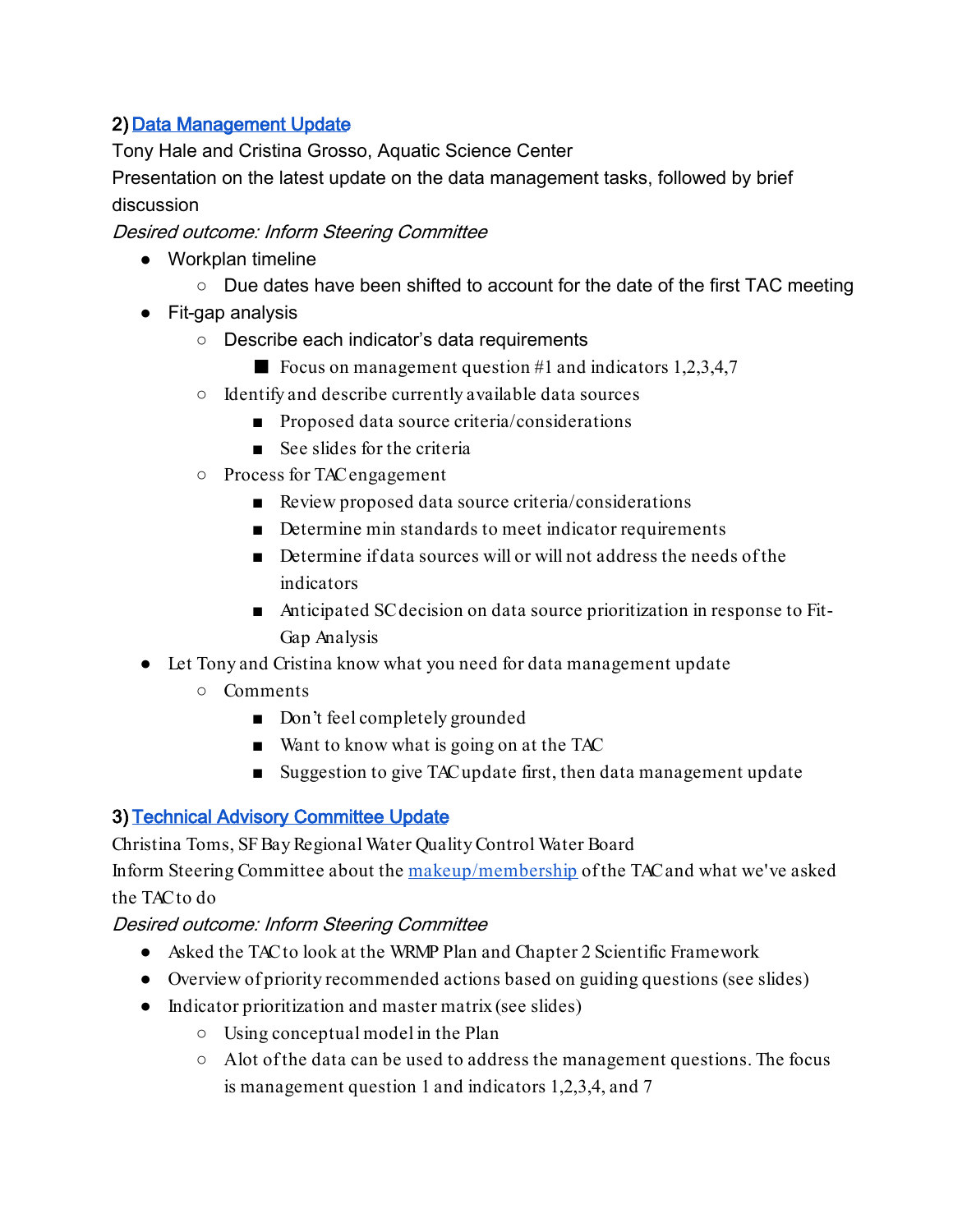- TAC Expectations
	- Operationalize the matrix & space-time framework
	- How should we measure indicators? Consider data and level of detail
	- How should we use the resulting data?
	- What levels of uncertainty and variability do we need to understand in order to properly interpret WRMP data?
- Questions
	- Sources of sediment: primarily focused on natural physical processes and will work with sediment workgroup. Where sediment supply is a challenge - want to understand how we can alter the management through dredging or strategic sediment placement.
	- Road map
		- Frequency of meetings likely will have a standing meeting. Ideally monthly and then meet less frequently
		- Get work groups up and running (remote sensing, wildlife, etc)
	- What is being tackled with data management question 1?
		- Does it make sense to include the T-zone?
			- Focus on master matrix and space time framework
			- Question of priorities how difficult is it to include T-zone want the TAC to look at indicators and see if they think these indicators are the highest priority
		- Workgroups
			- Will the workgroups only include TAC members?
				- The purpose of the workgroups is to provide highly technical expertise - it is likely we would bring in other people
				- Agreement that we might need to pull in others for focused discussion
			- In choosing TAC members, we wanted to take into account the connections to other work groups
				- Eg. Three TAC members are already on the sediment work group
			- If we get alternate direction from the TAC, it would likely be adding indicators, not subtracting
			- So, it sounds like the plan is to figure out ALL the indicators for management question 1 before moving on to any of the indicators in the other management. questions.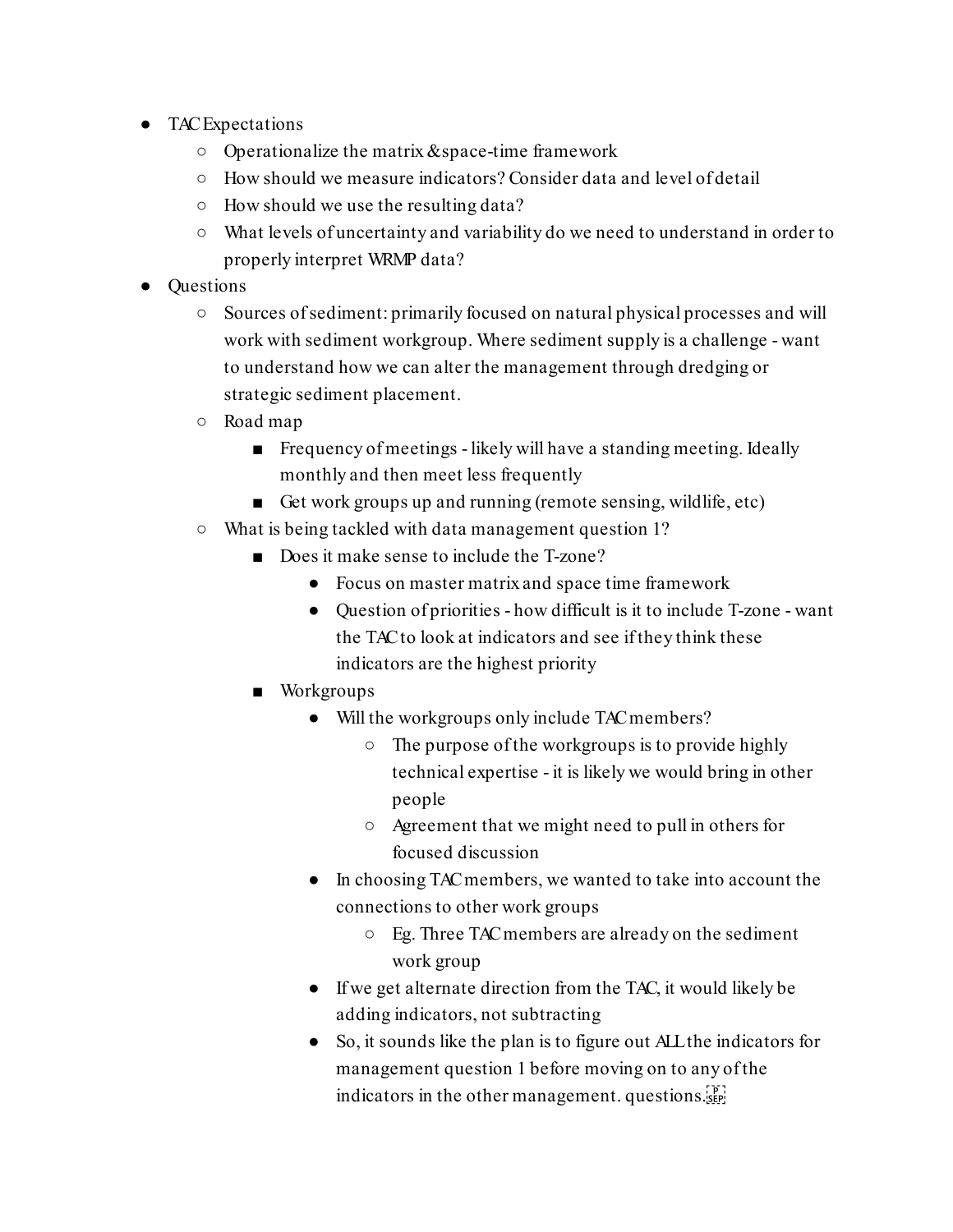- The TAC is being asked if they agree
- Want to set the process, starting with question 1 is helpful for developing that process

### 4) Funding + Program Cost Case Studies and Discussion

Opportunity for the SC to learn about and discuss related programs and models to understand what works and equivalent costs.

- $\bullet$  [BayRMP](https://drive.google.com/file/d/1fPFQgI6R5nX6SdyWqAScBqBIgd1P6k_V/view?usp=sharing) Melissa Foley, SFEI
	- Regional Monitoring Program
		- What, where, and why
			- Collecting data, communicating information, supporting management decisions
		- Program participants
			- Municipal wastewater, industrial wastewater, municipal stormwater, dredgers, regulators
		- RMP Program Structure
			- Steering Committee has reps from all dischargers
			- Technical review committee NGO seat, dischargers, some overlap with wastewater agencies (large, medium, and small discharger)
			- Workgroups (sediment, emerging contaminants)
				- 2-3 external advisors per group and stakeholders to make sure the science is applicable
			- Strategy teams meet less frequently (eg. every 5 years)
		- Long term management plans feed into prioritized management questions which feed into scientific knowledge which feed into management questions
		- Funding Model
			- Split almost evenly between program management, monitoring, and special studies
		- Relevance and guidance
			- Coordinate with other monitoring programs early
			- Coordination is time consuming
			- PM needs do not scale linearly with the size of the program
			- Include external experts where possible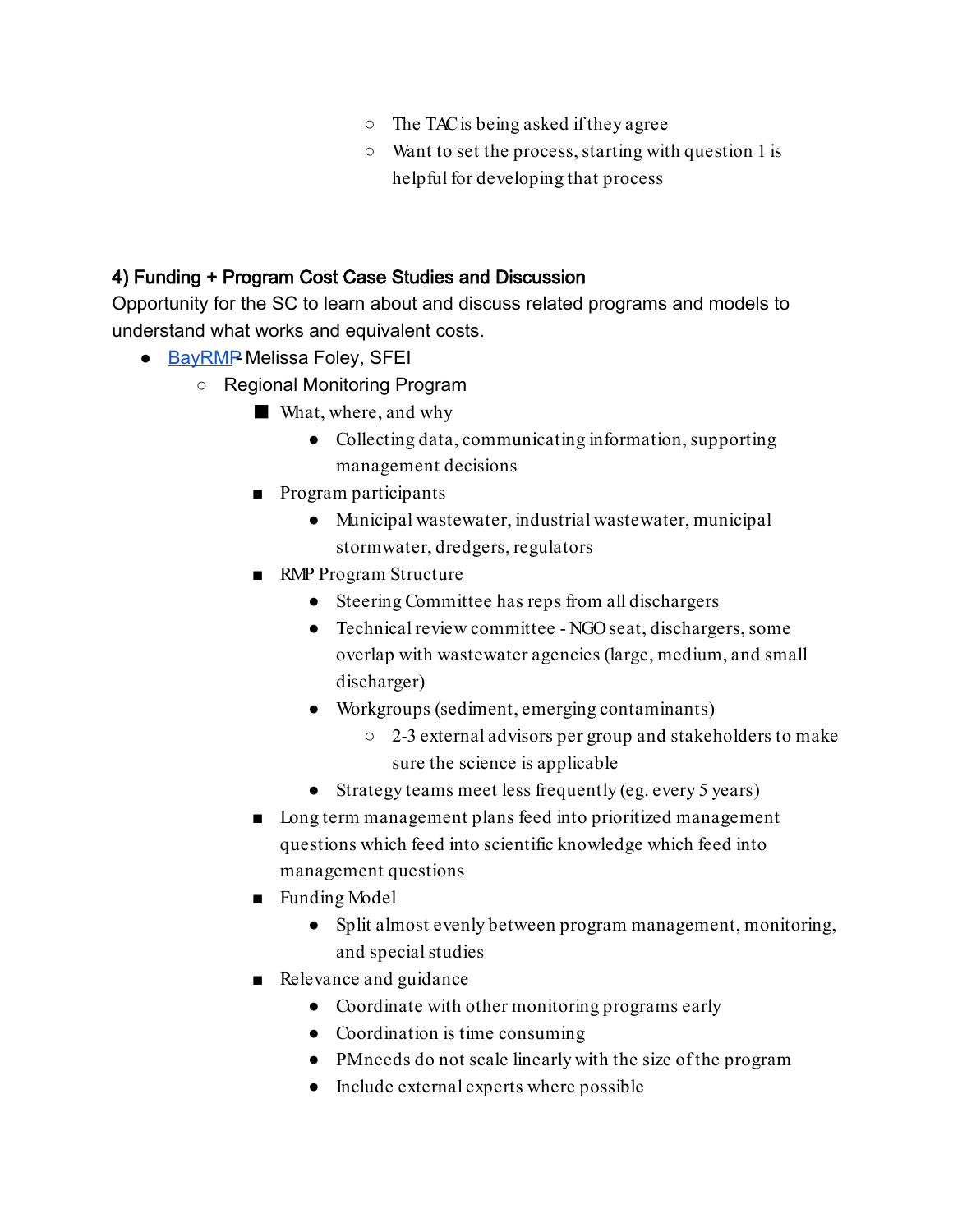- [Centralized Data Management Office \(CDMO\)](https://drive.google.com/file/d/1SfLaHYp7gntxHCHvxHchCFDYjPo58paU/view?usp=sharing)  Matt Ferner, SF Bay National Estuarine Research Reserve
	- Co-located with one of the reserves in South Carolina
	- NERRS monitoring program provides accessible data that can be compared across sites
	- System-wide monitoring program
		- Data collection, standardized protocols, national/regional coordination, centralized data management, connections to other networks
	- Monitoring coordinators and technicians get together once a year
	- Shared database management strategy
		- Centralized was chosen deliberately
	- Core program components
		- Important to have a data coordinator (not just a program coordinator)
		- CDMO cost invested in telemetry (artifact of NOAA owning all satellites)
		- 3 full time data analysts (dedicated personnel)
		- QA/QC is performed by field staff, QA/QC checklist, guidelines
		- Online data portal
		- Annual training workshop (60% of funding goes to staff and training workshop)
		- External/collaborative Data Management Committee (DMC) to provide guidance, oversight and support
	- Annual Funding
		- Only gone up slightly over the past years (see slides for budget)
	- Operational Expansion
		- Data management for marsh veg monitoring
		- This is how the CDMO has grown and expanded. It is not a barrier
	- Important considerations
		- QA/QC done by data collectors, repeated training workshop, standardized protocols, communication with partners
		- NOAA provides 70 percent of funding
	- Questions
		- Do you know if other fed or state agencies "use" or tap into the data collected?
			- Yes, a lot of other agencies coordinate, interact with CDMO
		- Acollaborative study ("Regional monitoring programs in the United States: Synthesis of four case studies from Pacific, Atlantic, and Gulf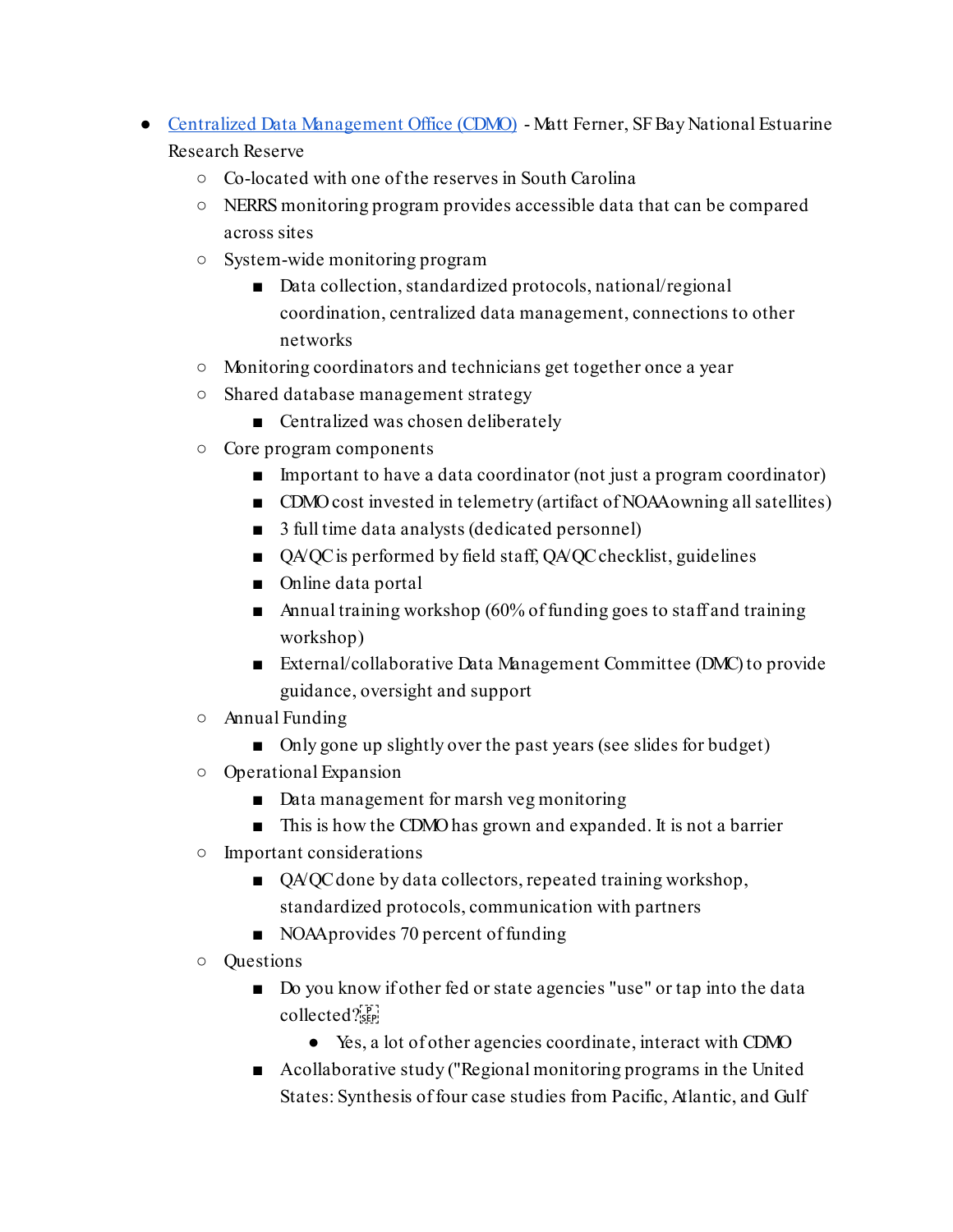Coasts") from 2016 that compares a number of regional monitoring programs across the country:

[https://www.sciencedirect.com/science/article/abs/pii/S235248551500](https://www.sciencedirect.com/science/article/abs/pii/S2352485515000742) [0742](https://www.sciencedirect.com/science/article/abs/pii/S2352485515000742)

- 20% management costs clarification
	- Important thing to remember is that CDMO takes on an advisory role when new monitoring programs come online. Extra grants are used as well
	- 20% is related to monitoring data collection
- [Puget Sound Ecosystem Monitoring Program -](https://drive.google.com/file/d/1pRoiczCvg6eiS7XdgQ1iAICYbee17MYp/view?usp=sharing) Jenna Judge, Puget Sound Partnership
	- Salish Sea, collaborate with Canadian partners, and Columbia River
	- Non-regulatory
	- Chart the course, manage shared measures, support partners
	- Progress Measure Framework
		- Activity Progress Measures
		- Intermediate Progress Measures
		- Vital Signs and Indicators
	- Puget Sound Vital Signs Revision
		- Focus on biophysical goals
		- Vital signs have 36 indicators
	- PSEMP is collaborative network
		- Works with partners
		- Increase collaboration
		- Support adaptive management
		- Communication
	- Leverages TONS of in-kind contributions
	- Coordination of Steering Committee, Work Groups, links to other programs
	- Don't have staff out there collecting data
	- 2 FTEs
	- Contracts to support Working Group Coordinators ~\$40k per WG
	- Vital Sign and indicator reporting + PSEMP products and forums -> Storytelling that makes meaning and connects to decision-making
	- Relationships, coordination, and communication are key to supporting use of the best available science for decision making
	- psp.wa.gov/psemp-overview
- **Group Q&A**